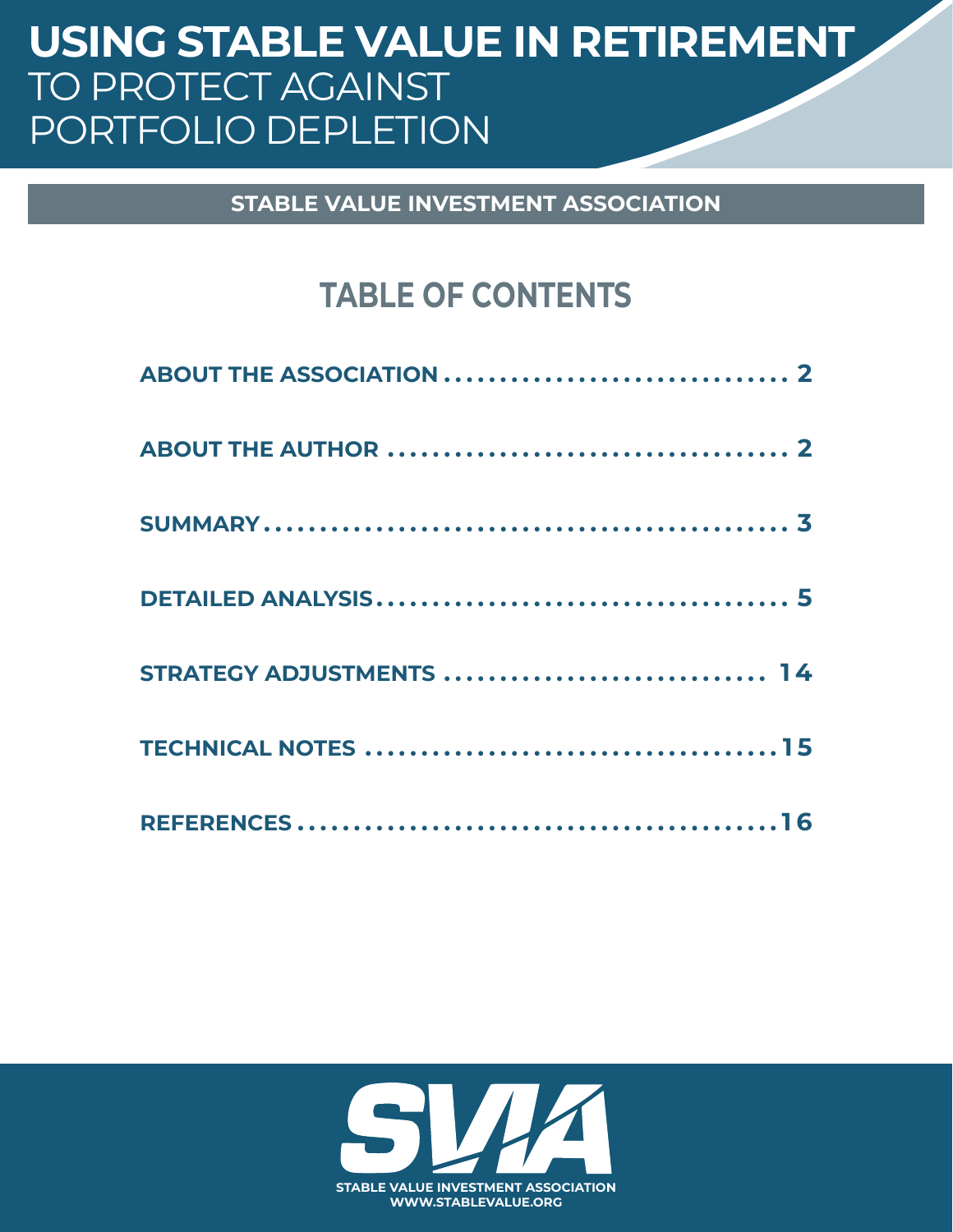## <span id="page-1-0"></span>**ABOUT THE ASSOCIATION**

Established in 1990, The Stable Value Investment Association is a nonprofit organization dedicated to educating retirement plan sponsors and the public about the importance of saving for retirement and the contribution stable value can make toward a financially secure retirement.

The information contained herein is provided for informational purposes only; it is not, and is not meant to be, exhaustive. It does not constitute tax, legal or investment advice. For detailed information regarding your specific stable value investment option, please contact your plan sponsor or plan administrator.

## **ABOUT THE AUTHOR**

The author, who has focused on pricing and risk management of stable value products at the Reinsurance Group of America, is also a Fellow of the Society of Actuaries, a Chartered Financial Analyst®, and a Financial Risk Manager.



## **JOHN HUBENSCHMIDT**

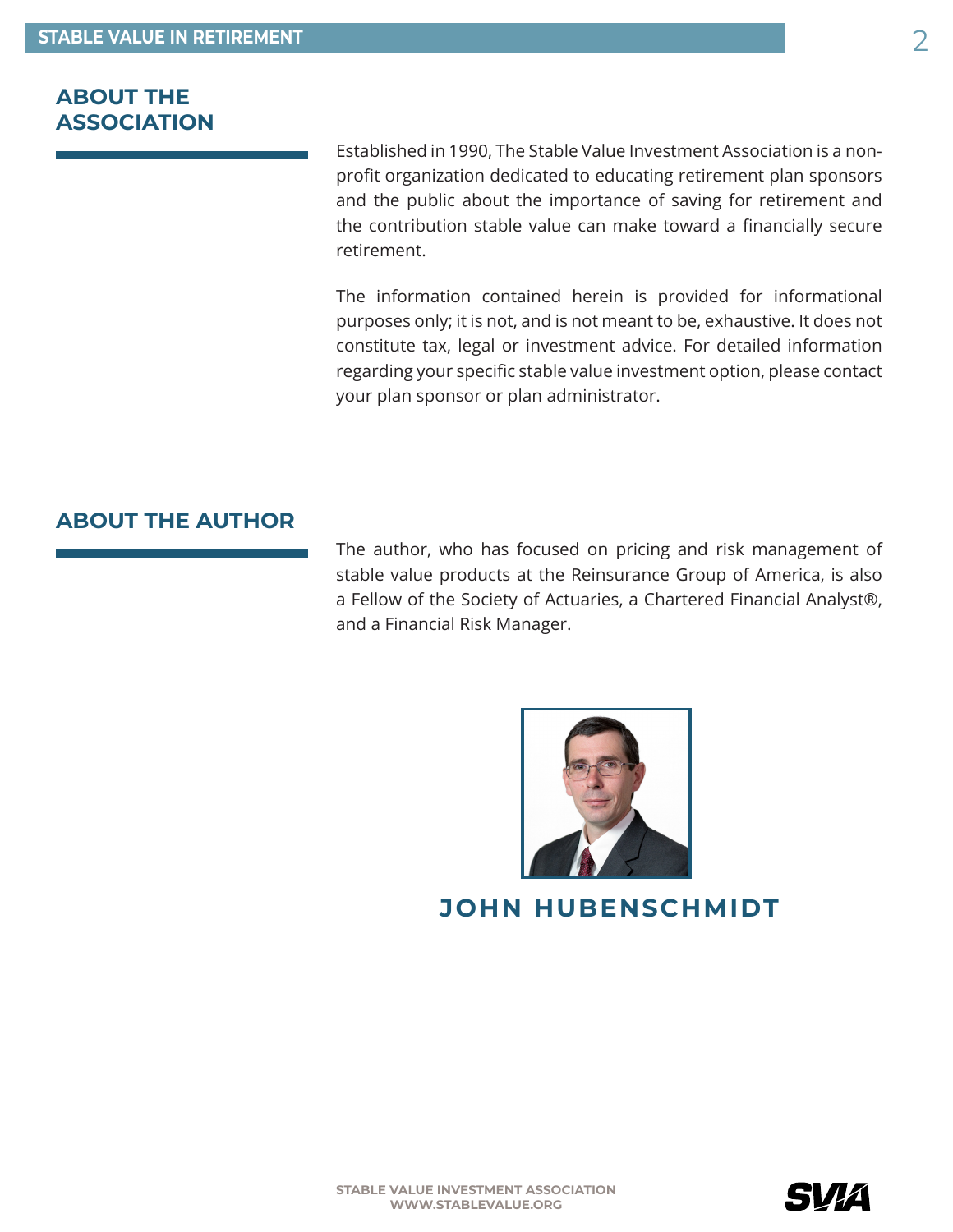#### <span id="page-2-0"></span>**SUMMARY**

As retirement begins, retirees are no longer making regular contributions to their retirement savings, but instead making regular withdrawals. This shift from accumulation to decumulation exposes retirees to "sequence-of-returns risk." Sequence-of-returns risk is the risk that a sharp decline in the market value of risky assets will occur early in retirement, and that retirees' regular withdrawals from the portfolio will lock in a meaningful portion of these losses by selling the risky assets at depressed prices, so that even if subsequent returns are favorable, the portfolio will be rapidly depleted.

One way to protect against sequence-of-returns risk and to improve the probability that a portfolio lasts through retirement is to begin retirement with a more conservative allocation and then allow portfolio risk to increase later in retirement (as previously demonstrated by Wade Pfau and Michael Kitces[i](#page-15-0) ). A simple way of implementing this strategy is to fund several years of withdrawals in advance by placing that money in a low-risk investment and investing the remaining assets more aggressively. Withdrawals are then taken from the low-risk portion of the portfolio, while leaving the riskier portion untouched for years. This type of investment strategy, where investment in low-risk assets peaks near retirement age, has also been referred to as a "bond tent" (the percentage allocation to lowrisk assets increases before retirement, peaks at retirement, and then declines, making a triangular pattern that looks like a tent).

Stable value funds, commonly found in 401(k) plans and other retirement plans, are an attractive option for the low-risk portion of the portfolio, as they combine the higher returns and interest rate responsiveness of short-term bond funds with the principal protection of money market fundsi<sup>i</sup>. Principal protection is desirable when funding steady withdrawals in retirement, as this allows the retiree to avoid the risk of selling investments at depressed market values to fund living expenses. Interest rate responsiveness allows the fund to benefit more quickly from a rising rate environment, which may prove helpful if inflation picks up during retirement. Intermediateterm and long-term bond funds are not principal-protected, and the higher-yielding longer-maturity bonds they hold leave them exposed to the risk of significant losses if interest rates rise.

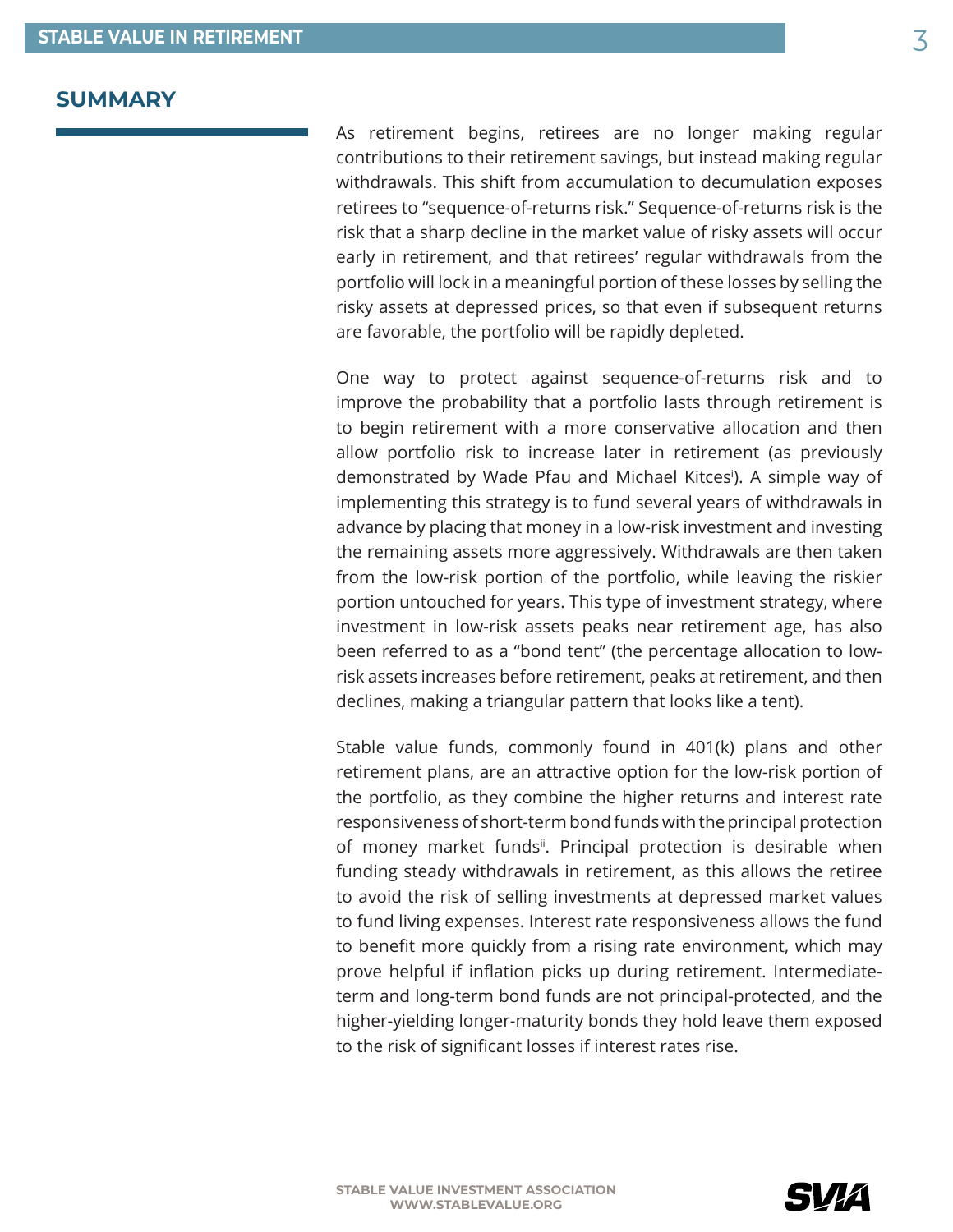#### **SUMMARY**

To determine an appropriate allocation to stable value as retirement begins, "backtesting" can be used. Backtesting uses a model to estimate how different allocations would have performed during various historical time periods. By modeling the performance of different allocations during 30-year retirements that start between 1910 and 1990, the allocations that have best supported different levels of withdrawals during retirement can be determined. Withdrawals are summarized by the retiree's anticipated withdrawal rate, which is the amount needed from the portfolio expressed as a percentage of the initial portfolio value. These withdrawal amounts are adjusted for inflation as retirement progresses to maintain the retiree's standard of living. The withdrawal rate is calculated from only the initial withdrawal – subsequent withdrawal amounts are the same dollar amount every year, after adjusting for inflation. The retiree's portfolio is assumed to consist of a mix of stable value and a passive equity fund that tracks the S&P 500 index. The retiree's initial allocation to stable value is intended to cover a certain number of years of withdrawals before the retiree starts to draw down on the riskier portion of the portfolio that was invested in equities. This backtesting suggests the following allocations will maximize the probability that a retirement portfolio provides at least 30 years of inflation-adjusted withdrawals:

| Anticipated<br><b>Withdrawal Rate</b> | <b>Approximate Number of Years of</b><br><b>Withdrawals Prefunded with Stable Value</b> | <b>Approximate Initial</b><br><b>Portfolio Composition</b> |
|---------------------------------------|-----------------------------------------------------------------------------------------|------------------------------------------------------------|
| 3.0% or lower                         | 20                                                                                      | 60% stable value, 40% passive equities                     |
| 3.50%                                 | 17                                                                                      | 60% stable value, 40% passive equities                     |
| 4.00%                                 | 15                                                                                      | 60% stable value, 40% passive equities                     |
| 4.50%                                 | 13                                                                                      | 60% stable value, 40% passive equities                     |
| 5.00%                                 | 10                                                                                      | 50% stable value, 50% passive equities                     |
| 5.50%                                 | 5                                                                                       | 30% stable value, 70% passive equities                     |
| 6.0% to 7.0%                          | 3                                                                                       | 20% stable value, 80% passive equities                     |

Note that these allocations to stable value are as of the date that retirement begins. During retirement, the stable value allocation will tend to decrease as it is spent down, and the equity allocation will tend to increase since it can grow untouched until the stable value allocation is depleted.

For the lowest withdrawal rates (4.0% or less), there is substantial leeway to adjust the initial portfolio composition, as many portfolio allocations will allow the portfolio to support 30 years of withdrawals.

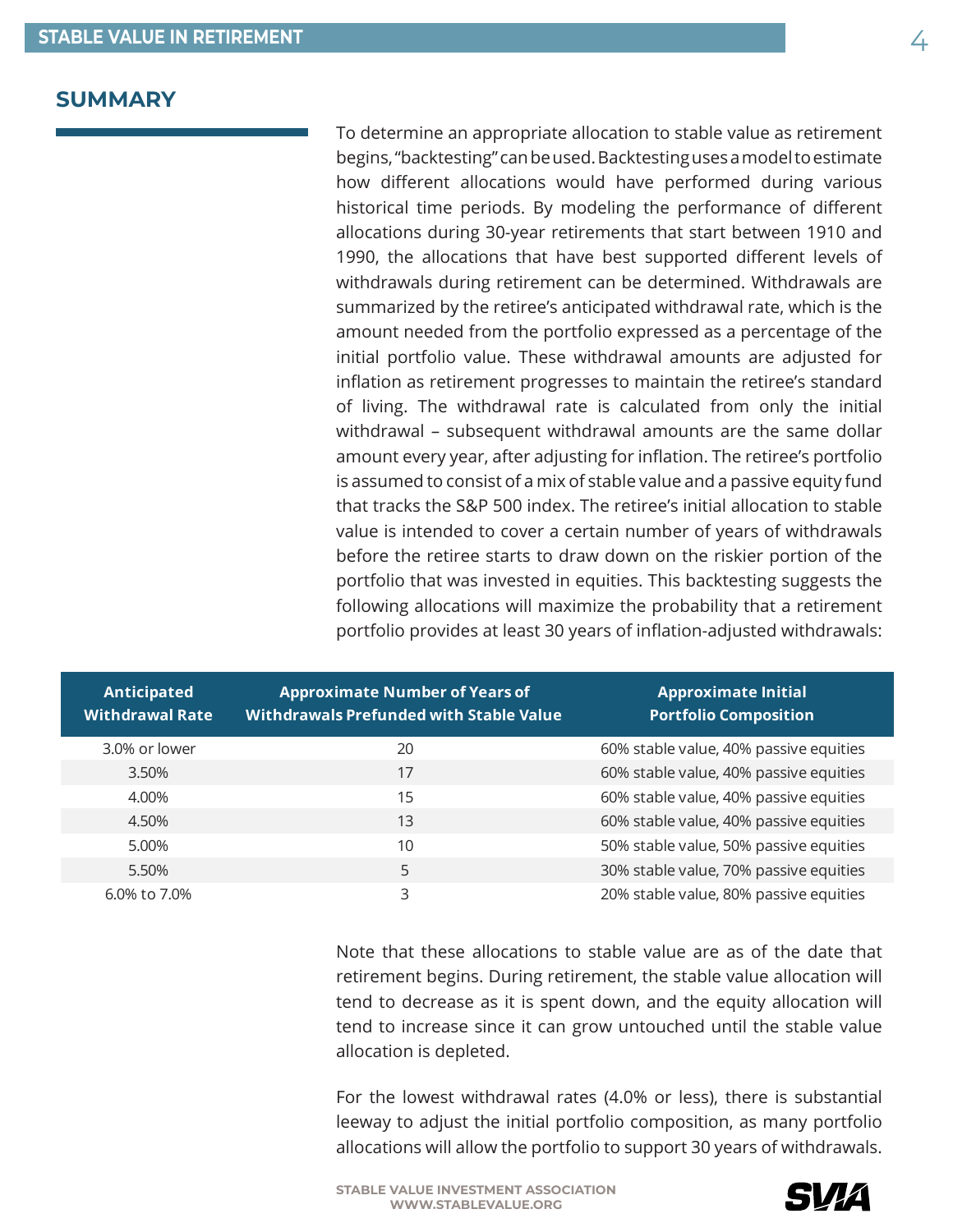#### <span id="page-4-0"></span>**SUMMARY**

For the highest withdrawal rates (over 7.0%), placing almost the entire portfolio in riskier, higher-yielding assets may offer the best chance of having the portfolio support 30 years of withdrawals.

This strategy may need to be adjusted to account for the particular circumstances that a retiree faces. In particular, modifications may be needed if the portfolio includes risky assets other than domestic equities, if retirement is expected to last longer than or shorter than 30 years, or if the retiree has a strong desire to leave the largest possible bequest. In addition, the analysis that was used to develop this strategy was based solely on historical data, so it cannot capture changes in our economy or financial markets that may occur.

## **DETAILED ANALYSIS**

By starting retirement with a significant allocation to stable value, the retiree's portfolio is protected at the time when it is most susceptible to a prolonged market downturn. To estimate the optimal balance between the protection provided by the stable value allocation and the opportunity for higher returns provided by the allocation to riskier assets, backtesting can be used to look at how different allocations would have performed in the past. Retirees with different withdrawal rates have part of their portfolio invested in a hypothetical stable value fund, with the remainder invested in a passive equity fund that tracks the S&P 500 index. In order to capture a broader variety of market conditions, this backtesting covers the period from 1910 through 2020. Because neither stable value products nor the S&P 500 index existed at the beginning of this study period, historical data has been used to reconstruct how they would have behaved. In particular, the hypothetical stable value fund used here credits interest based on a 5-year moving average of 5-year Treasury rates (replicating the average book yield from buying 5-year bonds and holding them to maturity), plus an additional 0.50% (intended to capture the portfolio's credit spread).

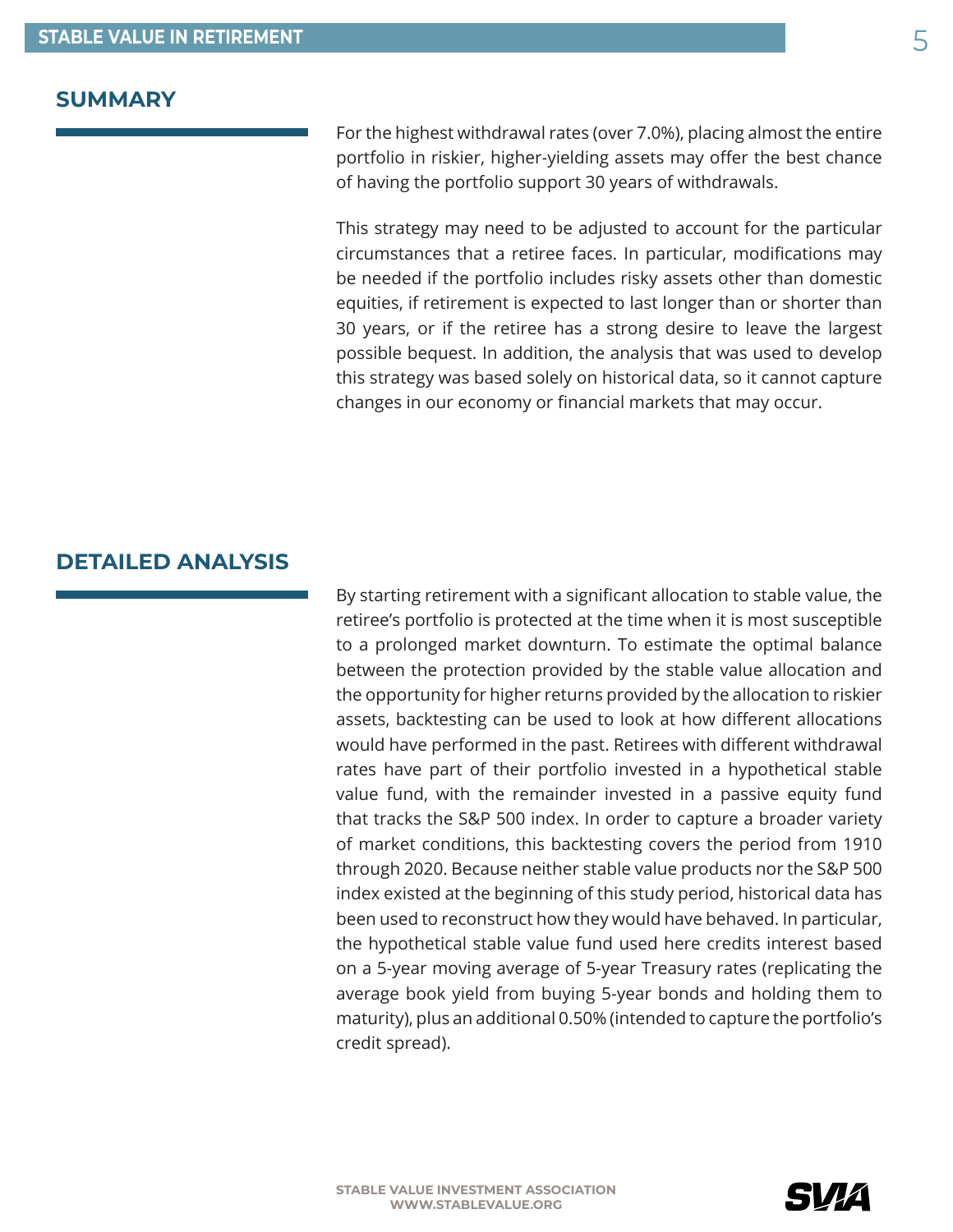The retiree will fund withdrawals from the stable value allocation until it is depleted, and then draw on the equity portion of the portfolio. Withdrawals are adjusted for inflation to maintain the retiree's standard of living. For a specific example of how this strategy works, consider a retiree with a \$1 million portfolio seeking to withdraw an inflation-adjusted \$45,000 annually. The retiree begins retirement in 1929, immediately before the Great Depression. The retiree's initial allocation to stable value is 67.5%, which funds 15 years of anticipated withdrawals, with the balance of the portfolio invested in equities. Inflation-adjusted withdrawals are taken from the stable value allocation until it is exhausted. With this approach, the equity portion of the portfolio is left untouched for many years and is able to participate in the eventual market recovery:



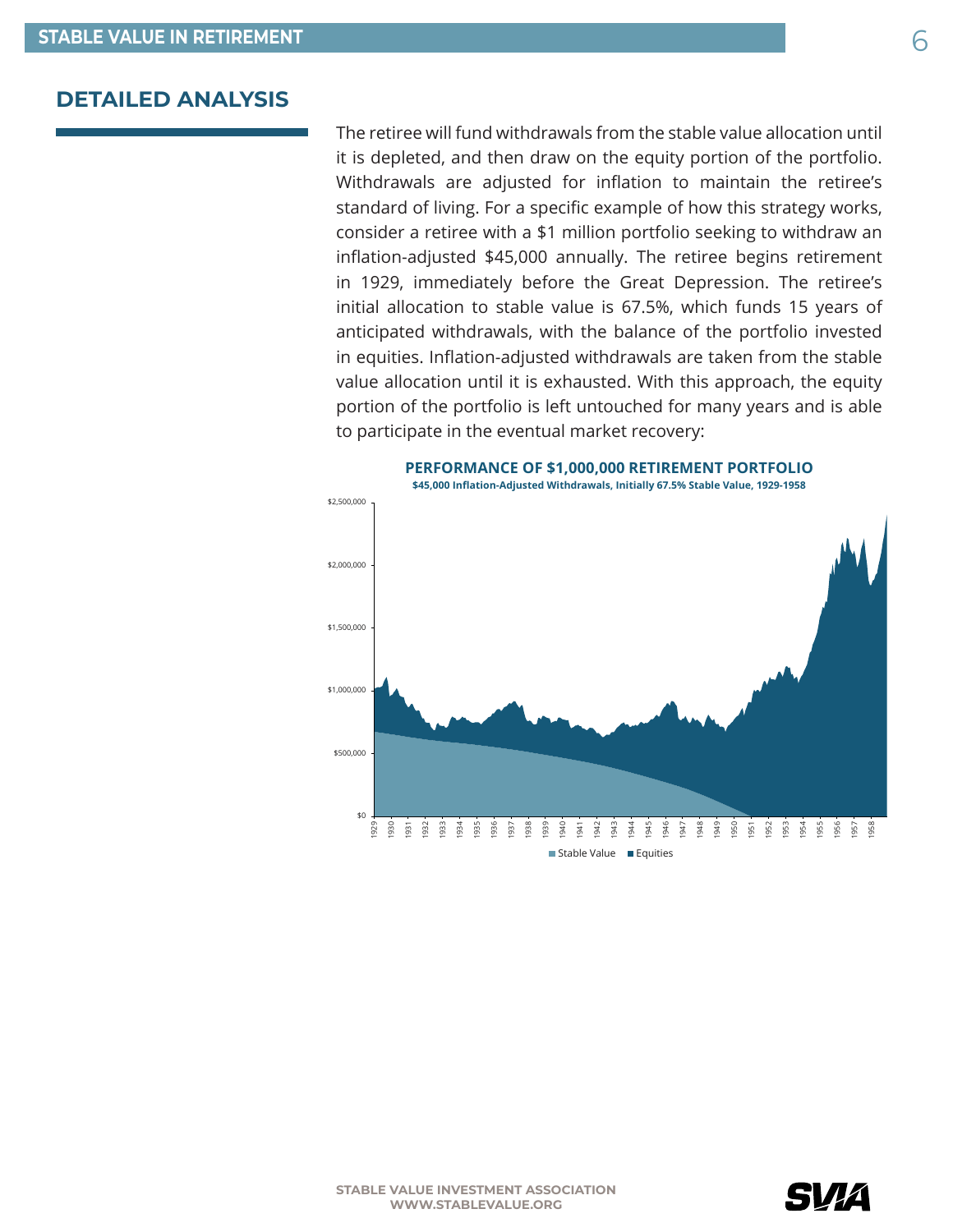If, however, the retiree invests only in equities, the combination of a market crash and steady withdrawals means that the portfolio is depleted too quickly to participate in the eventual recovery:



In a similar vein, consider another retiree who begins retirement in 1972, immediately before a period of poor equity returns and high inflation. By prefunding the first 15 years of anticipated withdrawals with a 67.5% initial allocation to stable value, the retiree's portfolio supports the desired withdrawals throughout this challenging period:



**STABLE VALUE INVESTMENT ASSOCIATION WWW.STABLEVALUE.ORG**

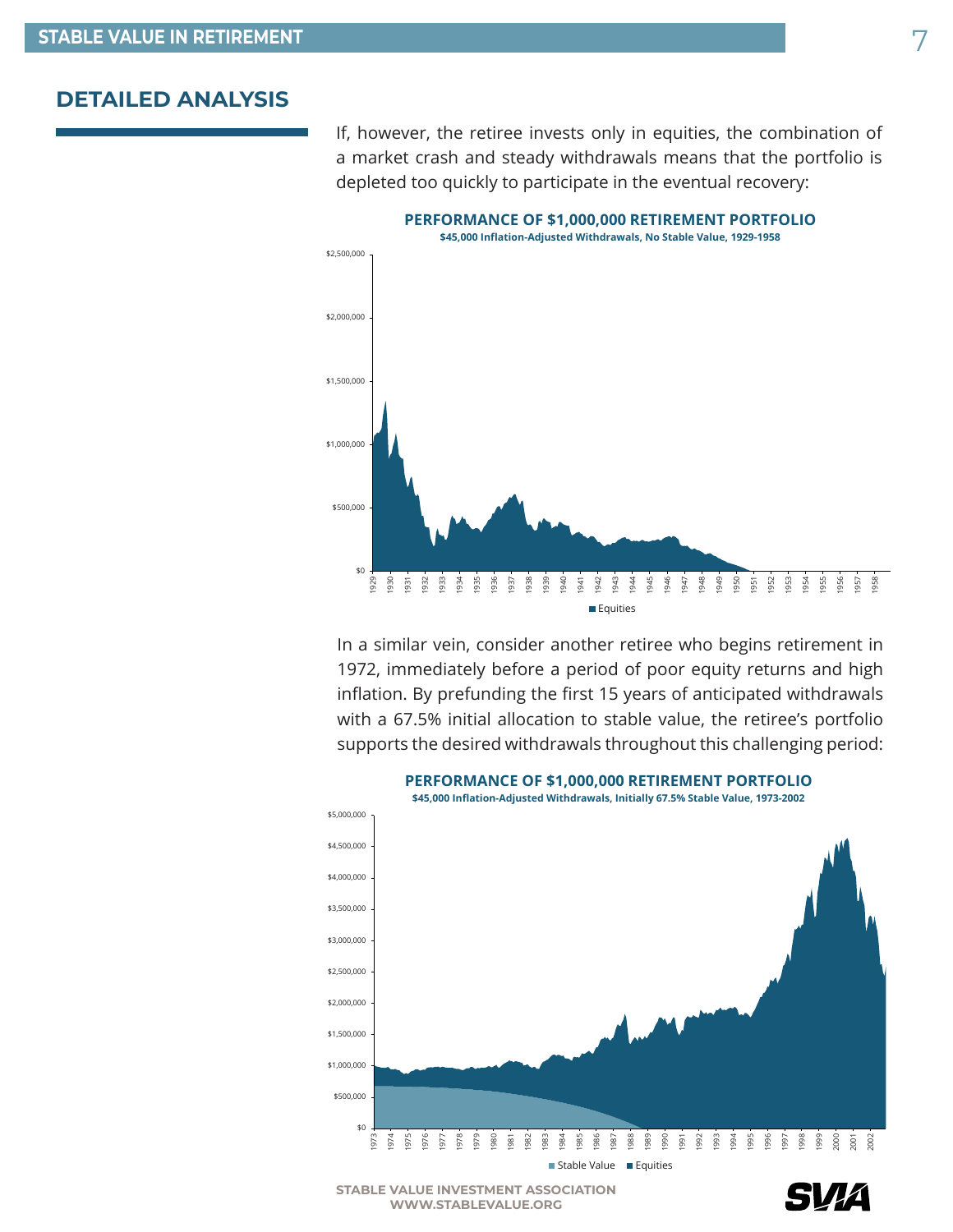If, however, the retiree invests only in equities, the combination of lackluster equity returns and increasing withdrawals in this inflationary environment will deplete the portfolio so that it can't benefit from the stronger equity market performance that occurred in the 1980s and 1990s:



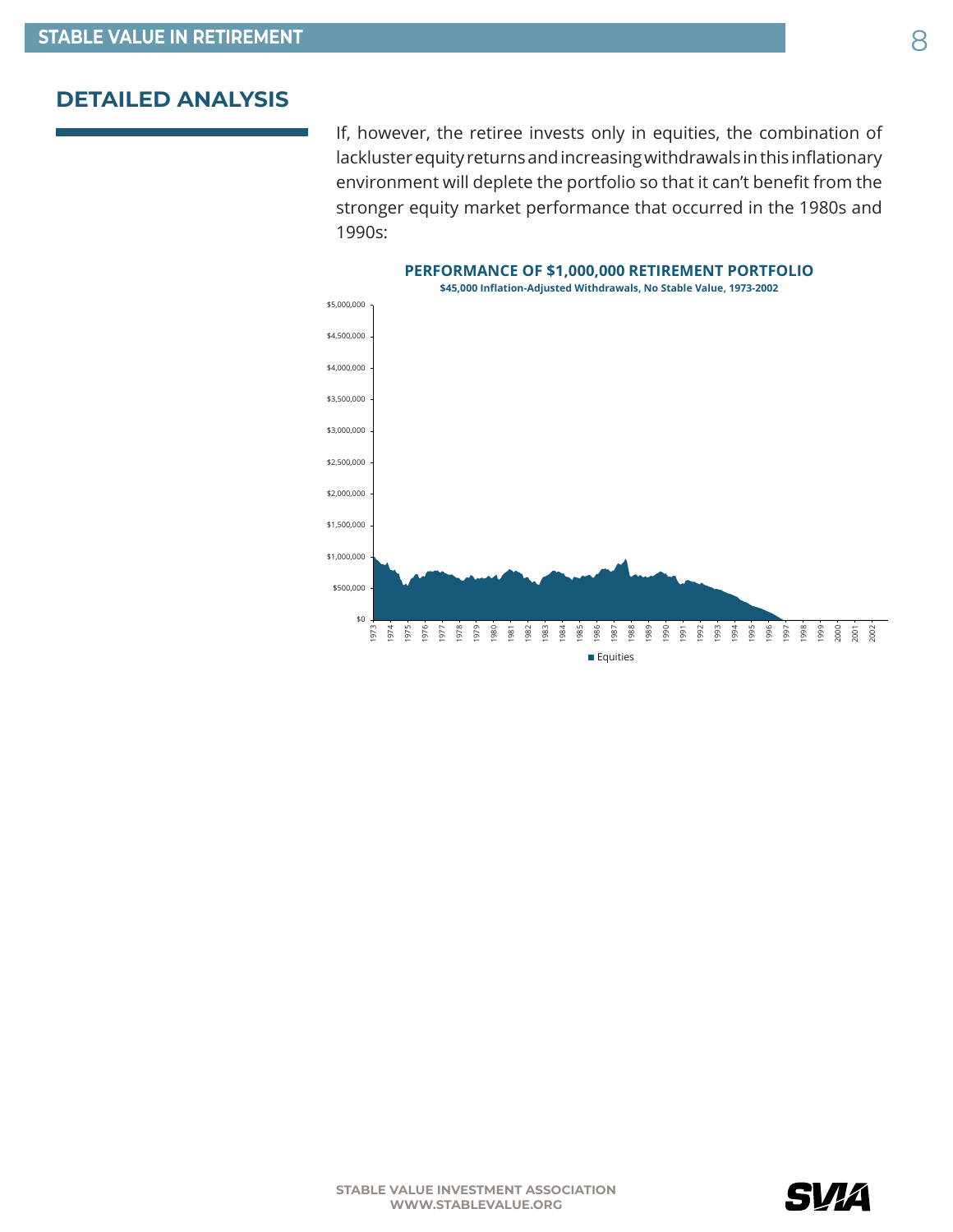Modeling the portfolio with a 4.5% withdrawal rate with varying initial allocations to stable value reveals that a portfolio starting with a 65%-70% allocation to stable value (which corresponds to 15 years of 4.5% withdrawals in the below chart) can survive 30 years with 98% probability.



As the initial stable value allocation increases beyond 70%, the probability that the portfolio survives 30 years of withdrawals begins to decline, with a sharper drop off after the stable value allocation increases past 85% (or about 19 years of projected withdrawals). The stable value allocation should be large enough so that the retiree doesn't have to touch the equity allocation for some time, so that it can grow unimpeded, but the equity allocation also needs to be large enough so that it can grow to cover the remaining years of retirement.

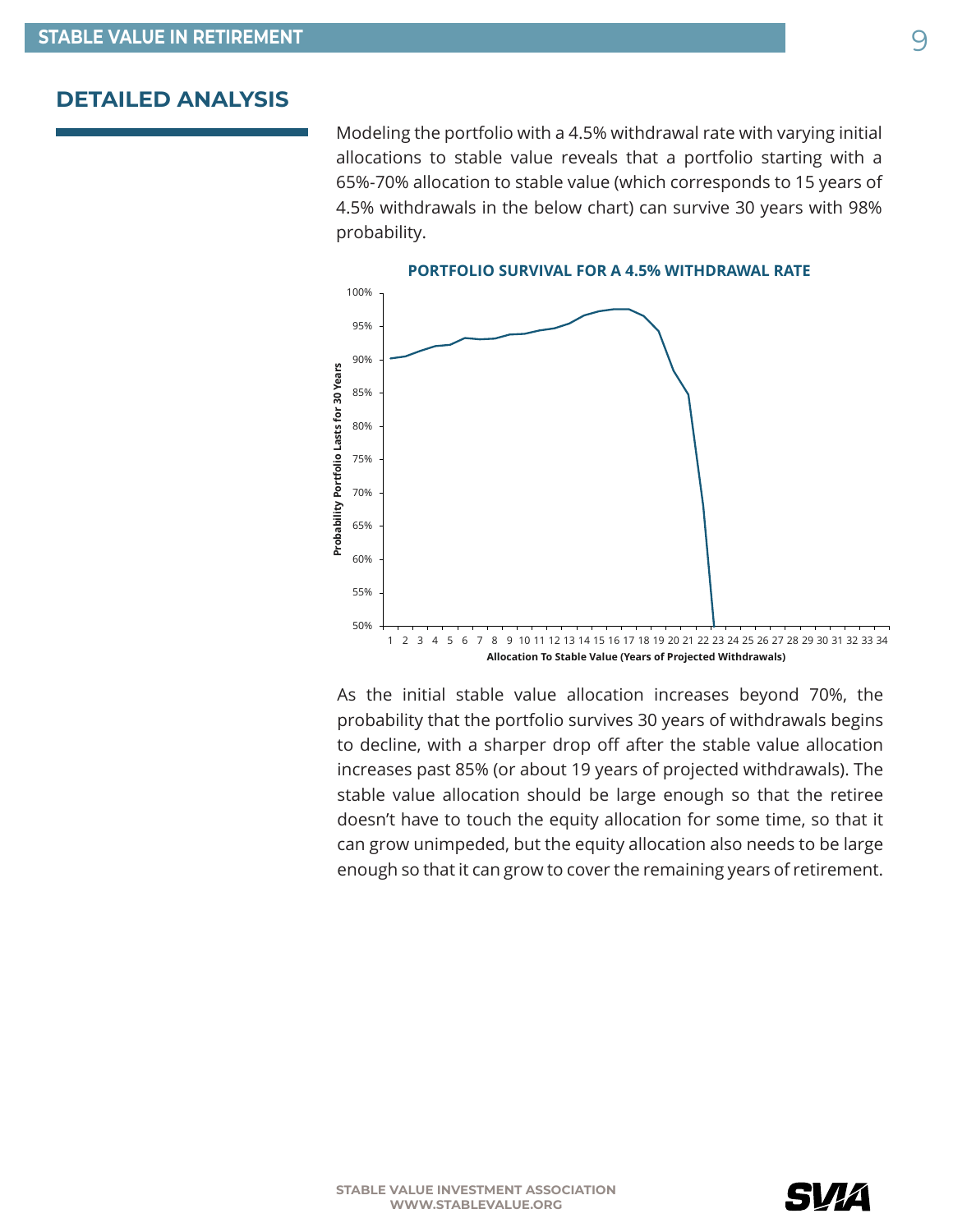At different withdrawal rates, there can be a different optimal balance between protection from market movements in the early years of retirement and portfolio growth to support the later years of retirement. When a retiree has a moderate withdrawal rate, like the 4.5% used for the prior example, there's a narrow range of allocations to stable value that produce the highest probability that the portfolio will last 30 years. However, if a retiree has a low withdrawal rate, a wide range of portfolio strategies are likely to resist depletion over 30 years. At the other extreme, if a retiree has an extremely high withdrawal rate, no portfolio strategy is likely to support the retiree for 30 years. High withdrawal rates tend to produce low survival rates, even with optimal investment allocations, since success depends on being in an era with consistently high investment returns. This can be seen by looking at how portfolios for retirees with different withdrawal rates (abbreviated "W/D," and ranging from 3% to 7%) perform in all possible 30-year scenarios starting between January 1910 and January 1991:



The lower withdrawal rates (3.0% to 4.0%) each have multiple allocations that produce a 100% survival rate during the time periods used in backtesting. This is why their survival rate graphs have flat, horizontal sections corresponding to 100% survival above. For the highest withdrawal rates (5.5% and above), survival rates are lower, and the optimal portfolio tends to involve a much smaller allocation to stable value.

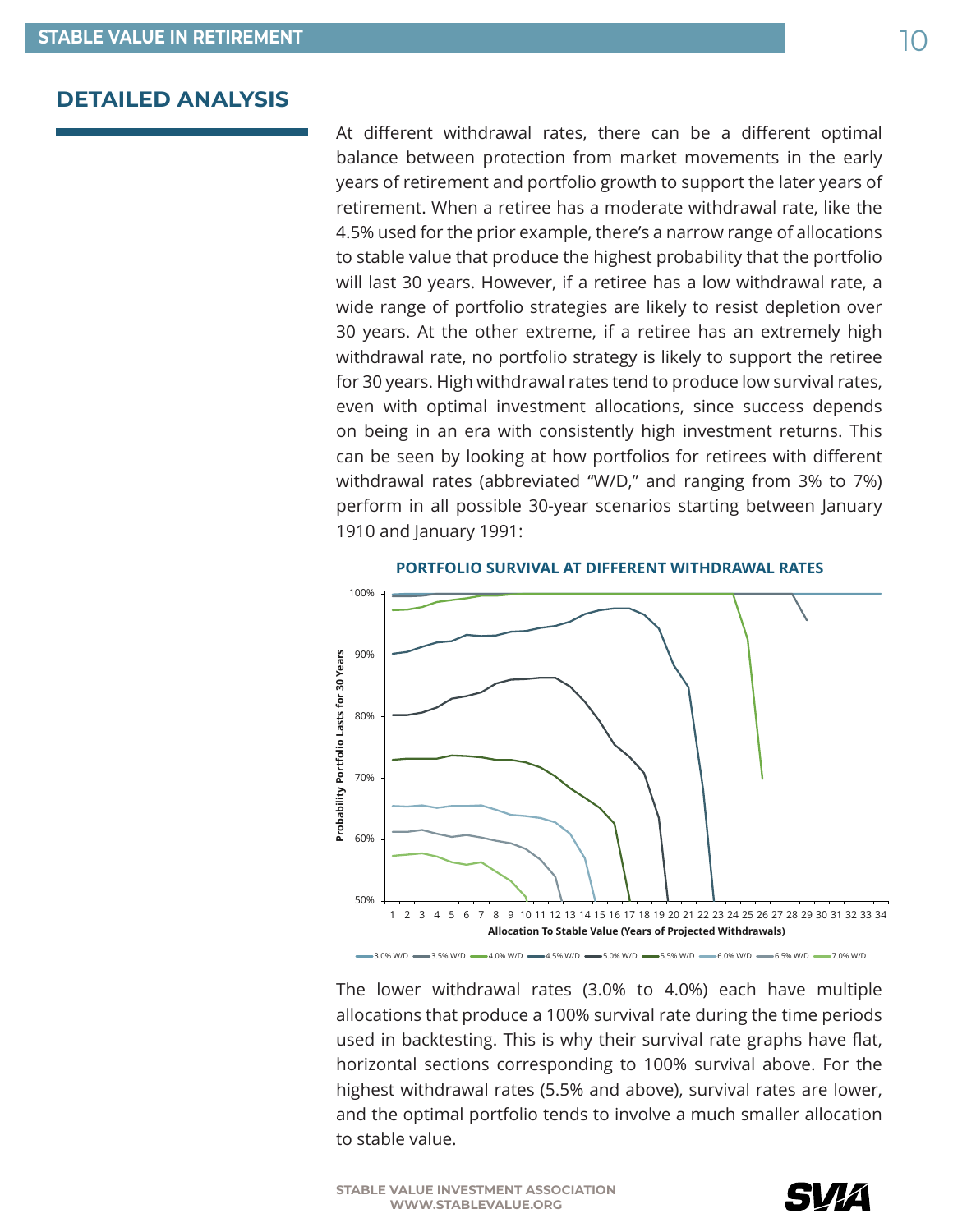In view of the optimal allocation for each withdrawal rate, the probability that the portfolio fails to provide 30 years of withdrawals begins to increase steadily as withdrawal rates increase:



#### **PROBABILITY THAT PORTFOLIO DOESN'T LAST 30 YEARS**

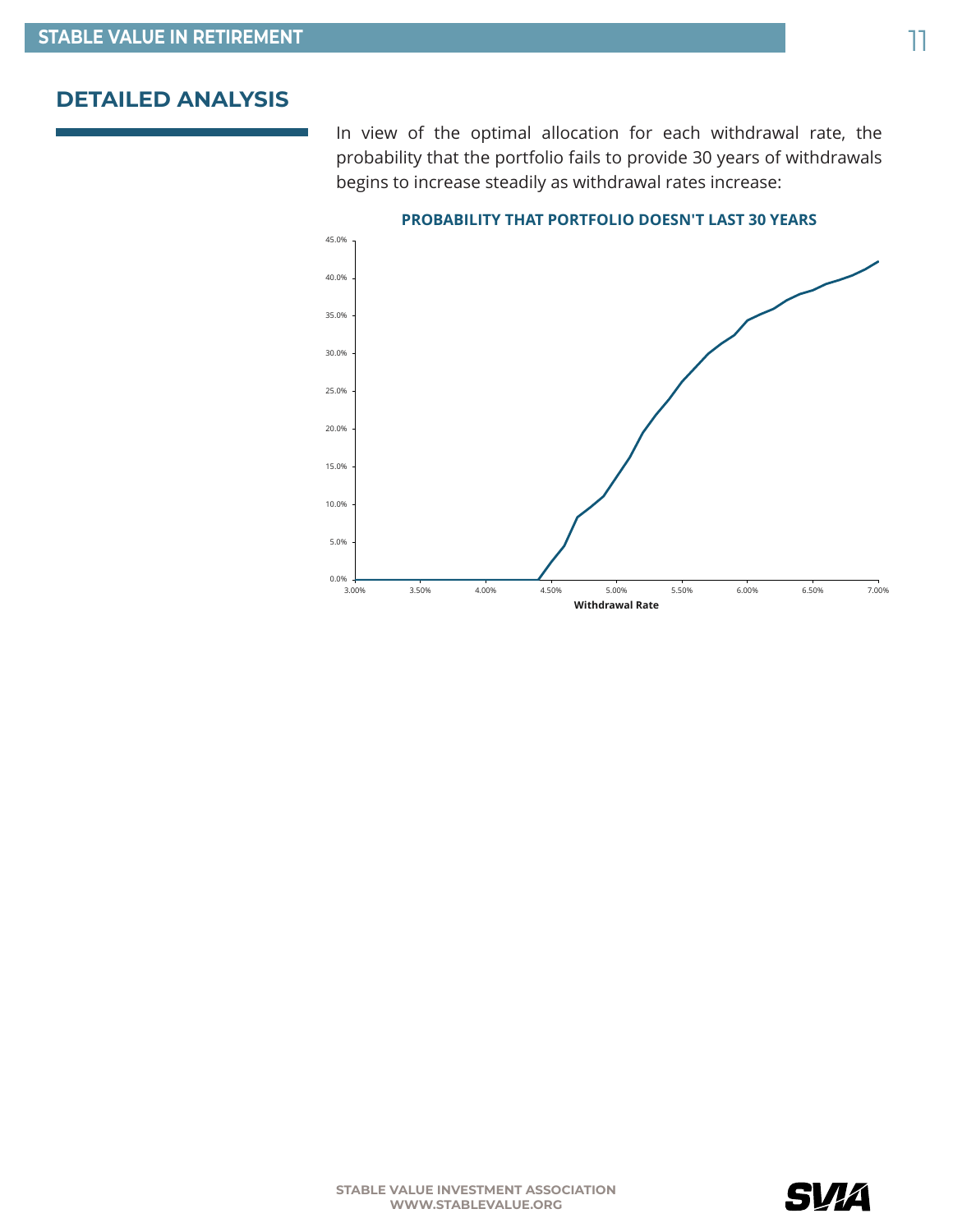The range defined by the highest and lowest levels of prefunding that allow the portfolio to survive 30 years of withdrawals with a probability no more than one percent lower than the optimum can be used to see what portfolios are most likely to support 30 years of retirement. For very low withdrawal rates there is a broad range of allocations that is likely to provide 30 years of withdrawals. However, as withdrawal rates increase, there is less room for error, and the range of prefunding that produces a near-optimal outcome shrinks:



The dashed line in this graph corresponds to the recommendations given in the table in the strategy overview at the beginning of this paper.

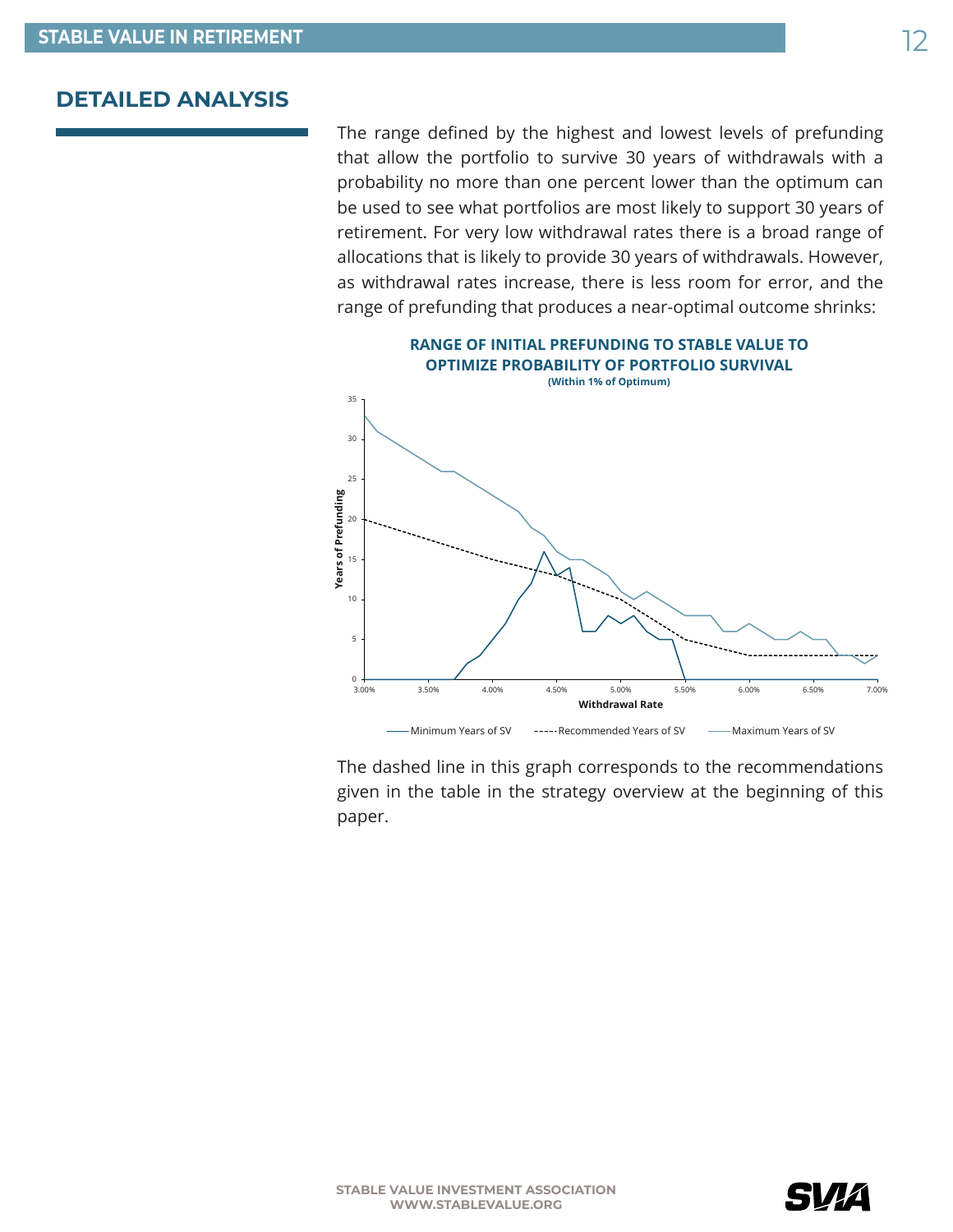The degree of prefunding can also be expressed as the initial percentage allocation to stable value in the portfolio, and the range of near-optimal initial allocations exhibits similar behavior:



As in the preceding graph, the dashed line corresponds to the recommendations given in the table in the strategy overview at the beginning of this paper.

The recommendations given at the beginning of the paper are based on these backtesting results. As can be seen above, there is considerable leeway to adjust the stable value allocation upward or downward if the anticipated withdrawal rate for the retiree is under 4%. Similarly, as withdrawal rates rise well above 6%, the retiree can consider lowering the initial allocation to stable value below the recommended level of approximately 20%.

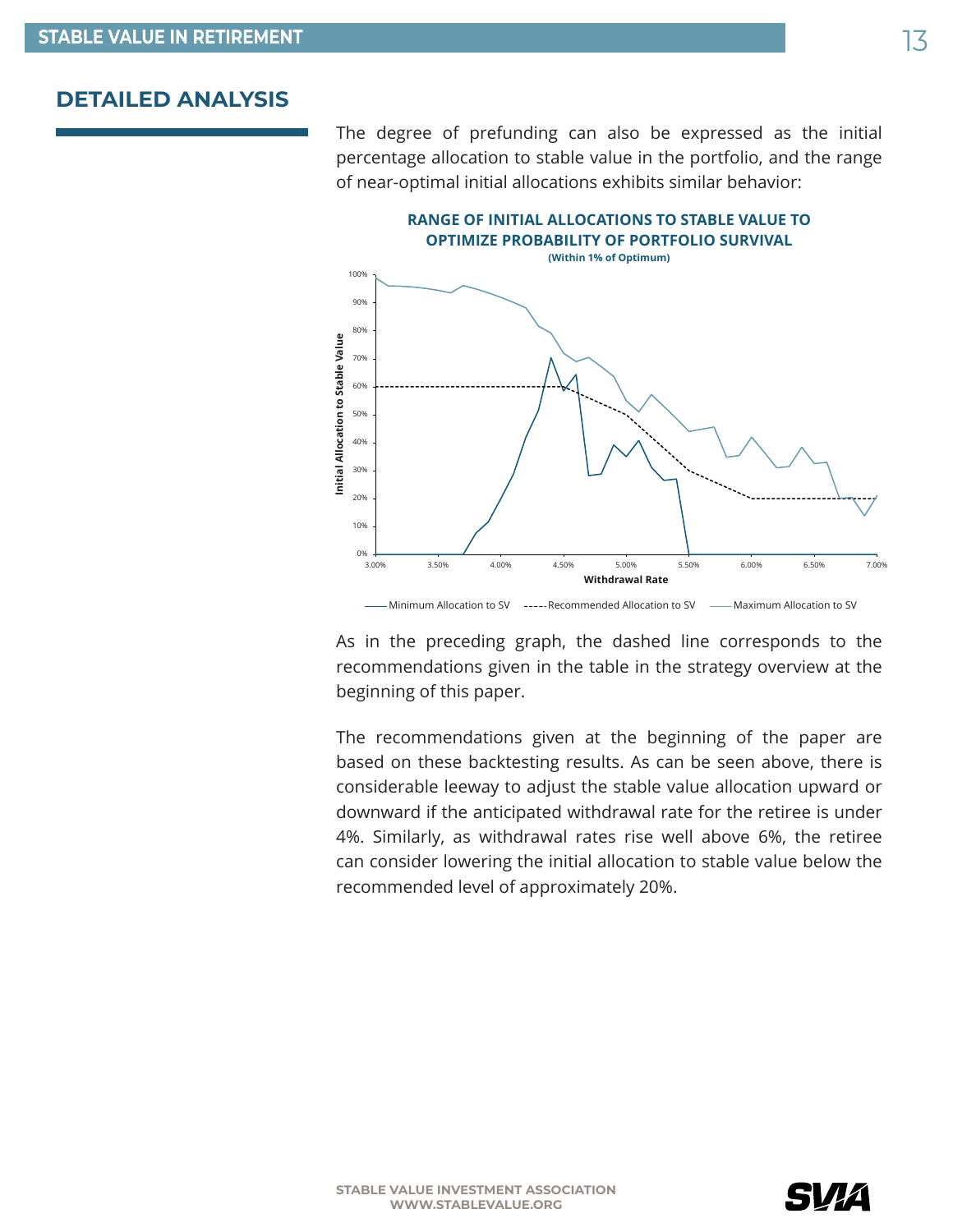## <span id="page-13-0"></span>**STRATEGY ADJUSTMENTS**

In this analysis, the risky portion of the portfolio is assumed to be invested solely in the S&P 500. A different mix of riskier assets that includes high-yield bonds, long-term bonds, small-cap equities, international equities, and other asset classes may have a different expected return and risk profile. Lowering the risk of this portion of the portfolio would suggest a smaller allocation to stable value, but lowering expected returns would suggest a greater allocation to stable value.

This analysis also assumed a 30-year portfolio horizon. Someone who retires at age 65 will live longer than 30 years only about 10% of the time. However, the analysis may not be applicable to those who retire at an unusually early age or have a life expectancy that is significantly different from the population as a whole. In addition, this analysis considers depletion of the portfolio at any point during the 30-year period as equally undesirable, which may not be true for all investors. A longer investment horizon would likely lead to a smaller allocation to stable value. Similarly, this analysis assumes a retiree's only concern is maintaining their standard of living. If a retiree cares about terminal portfolio value due to a bequest motive, additional analysis of the distribution of terminal portfolio values could be required.

This analysis is based on retirees with a constant inflation-adjusted annual withdrawal amount. However, some retirees, such as a retiree whose pension is not inflation-adjusted, will be withdrawing amounts that increase on an inflation-adjusted basis. For these retirees, a smaller allocation to stable value may be appropriate. Also, a retiree who is willing to significantly adjust withdrawals in response to market conditions may have a different optimal portfolio strategy.

The backtesting used for this analysis is based on both historical returns and inflation. However, it is unclear what predictive value this data will have due to fundamental changes in the economy and demographic profile of the United States. Between 1910 and 2020, the United States experienced more rapid economic growth and featured a younger, more rapidly growing population than most forecasters anticipate beyond 2020.

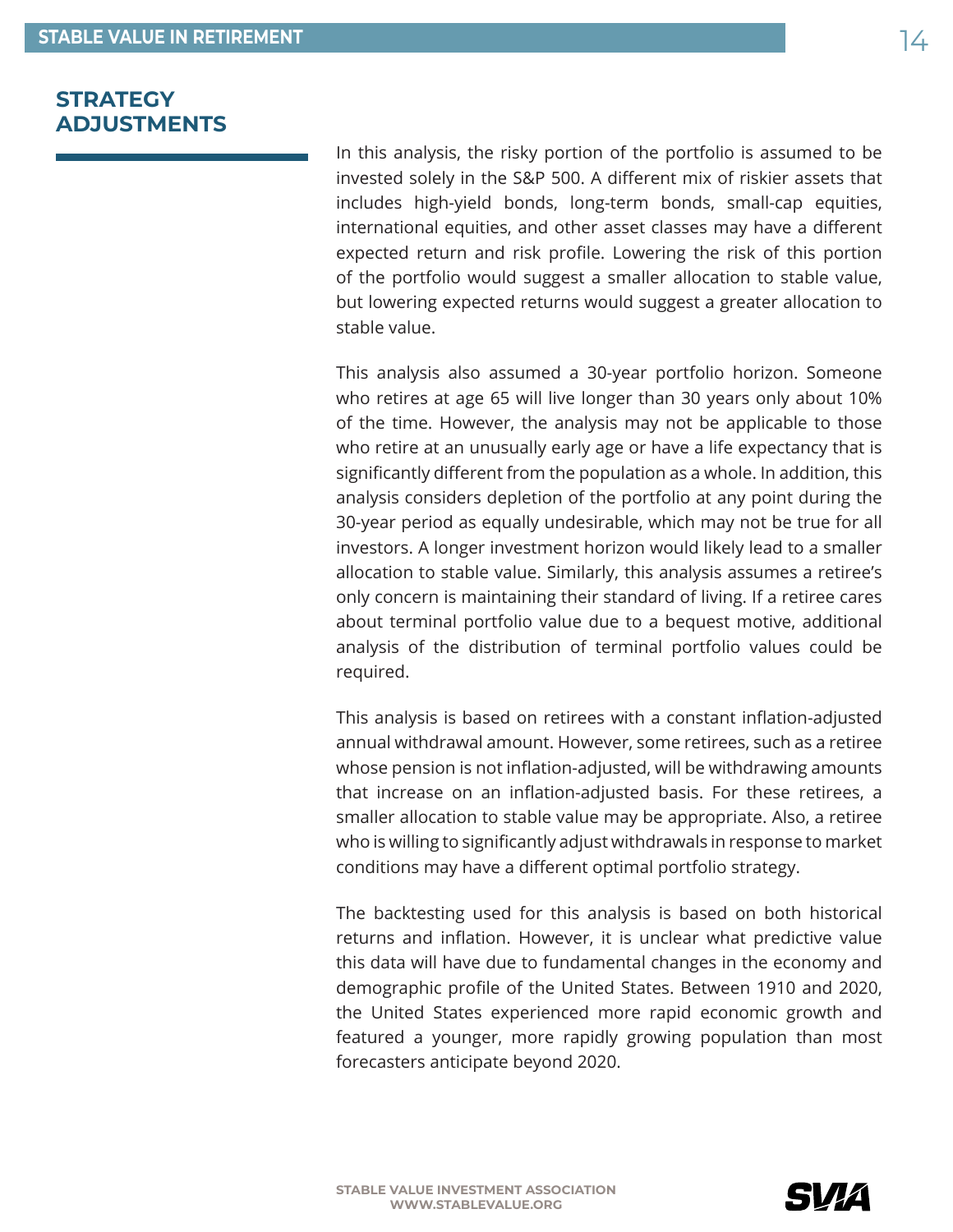## <span id="page-14-0"></span>**STRATEGY ADJUSTMENTS**

Finally, when considering whether a particular investment strategy is appropriate for retirees, the retiree's ability to faithfully implement the strategy should be considered. Does the strategy have the potential to place the retiree in a situation where the recommended action is psychologically difficult to perform? For example, a strategy that requires the retiree to actively rebalance into risky assets after a sharp market decline may be difficult to adhere to. Is the strategy easy to understand and implement? A strategy that features complicated dynamic adjustments to withdrawals over time may be abandoned by the retiree due to its complexity. The strategy proposed in this paper is relatively straightforward and does not require rebalancing, but later in retirement the retiree is expected to maintain a higher level of risk even through periods of market turbulence. Also, in the interest of simplicity, the strategy outlined in this paper is assumed to be fixed throughout retirement, but more elaborate strategies that adjust allocations based on market performance may prove superior in certain situations.

## **TECHNICAL NOTES**

This analysis uses monthly historical returns for the S&P 500 and for a hypothetical stable value product from 1910 to 2020, with each month from January 1910 to January 1991 used as the starting point for a separate 30-year scenario. However, the index we now know as the S&P 500 was created in 1957, and stable value products were created in the 1970s and have evolved meaningfully since then. The historical returns for the S&P 500 are total returns (which include the impact of dividend reinvestment) and are based on data created, maintained, and published by Robert Shiller[iii](#page-15-0). These values were validated against other sources of published index values and dividend yields, when available.

The hypothetical stable value product is based on an investment strategy where the portfolio is continuously reinvested in 5-year bonds as they mature (so the portfolio contains an even distribution of monthly maturities from 0 to 5 years, and no maturities beyond that). The mix of bonds used in the portfolio is assumed to yield 0.50% more than Treasuries, a conservative estimate of the average credit spread for a stable value portfolio. On-the-run 5-year Treasury yields were taken from the Federal Reserve Economic Data ("FRED") online database from March 1953 through the present time. Prior to